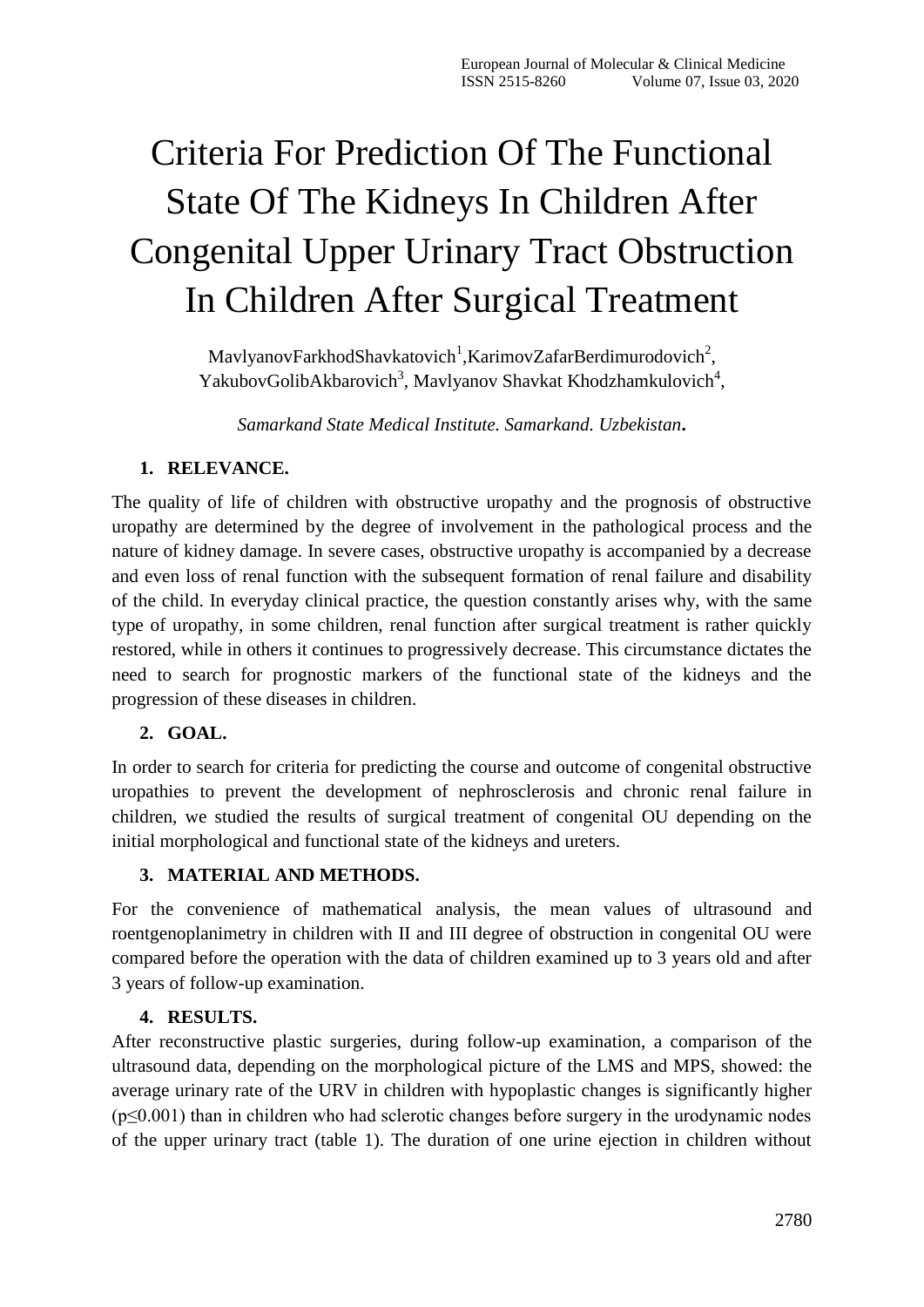sclerotic and decompensatory-atrophic changes in the ureteral wall differed less significantly  $(p \le 0.05)$ , but confidently (Table 1).

Table 1 Ultrasound indicators in children with congenital uropathies before and after surgery  $(p / o)$ depending on the morphological picture

|                      | $TPP$ (mm)     | Average           | Prolong.<br>one  | IR paren. renal |
|----------------------|----------------|-------------------|------------------|-----------------|
|                      |                | velocity of urine | urine SSV<br>per | blood flow      |
|                      |                | SSV(m/s)          | minute (sec)     |                 |
| Beforesurgery        | $11,9+1,4$     | $0,1\pm0,02$      | $2,1\pm0,8$      | $0,77\pm0,03$   |
|                      | $(n-212)$      | $(n-145)$         | $(n-145)$        | $(n-36)$        |
| $P / o$ - sclerosis, | $13,2{\pm}1,5$ | $0,15\pm0,02$     | $3,2\pm0,4$      | $0,73\pm0,03$   |
| atrophy              | $(n-87)$       | $(n-49)$          | $(n-49)$         | $(n-11)$        |
| $P / o$ hypoplasia   | $19,8 \pm 1,4$ | $0,22\pm0,01$     | $4,3 \pm 0,34$   | $0,70\pm0,02$   |
|                      | ***            | ***               | $\ast$           | $\ast$          |
|                      | $(n-125)$      | $(n-64)$          | $(n-64)$         | $(n-18)$        |

 $p \leq 0.05$ \*,  $p \leq 0.001$ \*\*\*

After reconstruction of the upper urinary tract, during the follow-up examination, comparison of the data of TPP on ultrasound and CDC, depending on the morphological picture of the biopsy material of the parenchyma of the affected kidney, showed the following. If, according to the data of morphological examination, hypoplasia was determined in the kidney tissue before the operation against the background of glomeruli of a normal structure, then in the follow-up after the operation, an increase in TPP was noted on ultrasound, and with CDC - a significant improvement (p≤0.05) of renal blood flow (Table 6.1). If, before the operation, protein dystrophy and focal necrosis were noted in the epithelium of the convoluted tubules, then the recovery of renal hemodynamics in the postoperative period was insignificant, i.e. at the same time, there was no significant difference between the indicators of TPP and CDC at different periods of the follow-up examination (Table 1).

The data of the mathematical analysis of EI after surgery differ significantly from the data before the operation. When analyzing the indicators of X-ray planimetric indicators, depending on the histological picture in the ureter and the renal parenchyma, data were obtained that had significant differences between themselves (table 2).

Table 2

X-ray plan metric parameters in children with congenital OU before and after surgery, depending on the morphological picture of LMS, MPS and renal parenchyma

| Childrenunder 3 yearsold                         |                                   |                   |                    |                  |  |
|--------------------------------------------------|-----------------------------------|-------------------|--------------------|------------------|--|
|                                                  | <b>RKI</b>                        | PI                | <b>VMO</b>         | <b>RMO</b>       |  |
| Beforesurgery                                    | $0,42\pm0,03$                     | $1,4\pm0,2$       | $37,7{\pm}2,9$     | $1,1\pm0,1$      |  |
| (comparevalues)                                  | $(n-31)$                          | $(n-31)$          | $(n-23)$           | $(n-23)$         |  |
| After surgery, depending on the degree of damage |                                   |                   |                    |                  |  |
| Sclerosis<br>and                                 | $0,38{\pm}0,02$                   | $1,7+0,2$         | $15,2 \pm 3,7$ *** | $0,8{\pm}0,04**$ |  |
| atrophy                                          | $(n-7)$                           | $(n-7)$           | $(n-4)$            | $(n-4)$          |  |
| Hypoplasia                                       | and $\vert 0.31 \pm 0.03** \vert$ | $2,3{\pm}0,03***$ | $7,2{\pm}2,4***$   | $0,4\pm0,09***$  |  |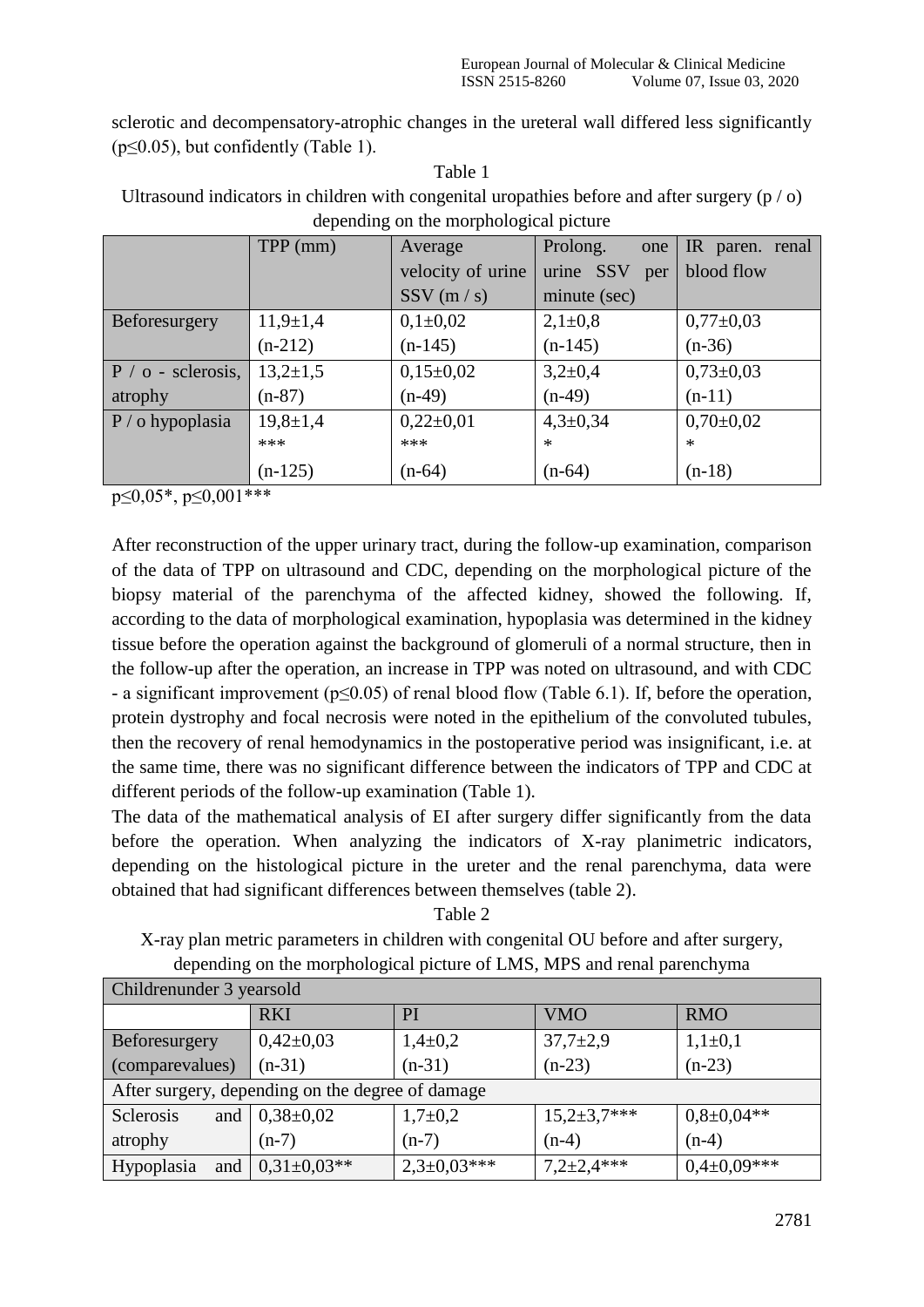| dysplasia                                        | $(n-7)$                                          | $(n-7)$           | $(n-4)$            | $(n-4)$            |  |
|--------------------------------------------------|--------------------------------------------------|-------------------|--------------------|--------------------|--|
| 3-7 yearsold                                     |                                                  |                   |                    |                    |  |
| Beforesurgery                                    | $0,46\pm0,04$                                    | $1,3+0,2$         | $44,6{\pm}2,5$     | $1,3+0,1$          |  |
| (comparevalues)                                  | $(n-33)$                                         | $(n-33)$          | $(n-22)$           | $(n-22)$           |  |
|                                                  | After surgery, depending on the degree of damage |                   |                    |                    |  |
| <b>Sclerosis</b><br>and                          | $0,41\pm0,04$                                    | $1,5+0,2$         | $16,8 \pm 1,4$ *** | $1,0+0,04**$       |  |
| atrophy                                          | $(n-8)$                                          | $(n-8)$           | $(n-4)$            | $(n-4)$            |  |
| Hypoplasia and                                   | $0,28\pm0,03***$                                 | $2,6 \pm 0,3$ *** | $8,8\pm1,9***$     | $0,35\pm0,03***$   |  |
| dysplasia                                        | $(n-5)$                                          | $(n-5)$           | $(n-4)$            | $(n-4)$            |  |
| 7-11 yearsold                                    |                                                  |                   |                    |                    |  |
| Beforesurgery                                    | $0,45\pm0,04$                                    | $1,4\pm0,02$      | $57,4 \pm 2,8$     | $11,1\pm0,1$       |  |
| (comparevalues)                                  | $(n-30)$                                         | $(n-30)$          | $(n-18)$           | $(n-18)$           |  |
|                                                  | After surgery, depending on the degree of damage |                   |                    |                    |  |
| Sclerosis<br>and                                 | $0,39\pm0,03$                                    | $1,9+0,2**$       | $20,6 \pm 3,4$ *** | $0.85 \pm 0.03***$ |  |
| atrophy                                          | $(n-8)$                                          | $(n-8)$           | $(n-4)$            | $(n-4)$            |  |
| Hypoplasia and                                   | $0,28\pm0,03***$                                 | $2,6 \pm 0.3$     | $9,7{\pm}2,6$ ***  | $0,48\pm0,01***$   |  |
| dysplasia                                        | $(n-4)$                                          | $(n-4)$ ***       | $(n-5)$            | $(n-5)$            |  |
| 11-15 yearsold                                   |                                                  |                   |                    |                    |  |
| Beforesurgery                                    | $0,48\pm0,02$                                    | $1,2{\pm}0,02$    | $65,5 \pm 0.02$    | $1,1\pm 0,1$       |  |
| (comparevalues)                                  | $(n-25)$                                         | $(n-25)$          | $(n-11)$           | $(n-11)$           |  |
| After surgery, depending on the degree of damage |                                                  |                   |                    |                    |  |
| Sclerosis<br>and                                 | $0,34\pm0,03***$                                 | $2,1\pm0,2***$    | $28,3{\pm}2,4***$  | $0,9+0,02***$      |  |
| atrophy                                          | $(n-7)$                                          | $(n-7)$           | $(n-5)$            | $(n-5)$            |  |
| and<br>Hypoplasia                                | $0,22\pm0,04***$                                 | $3,4\pm0,4***$    | $11,7{\pm}1,3***$  | $0.55 \pm 0.01***$ |  |
| dysplasia                                        | $(n-7)$                                          | $(n-7)$           | $(n-4)$            | $(n-4)$            |  |

 $p \leq 0.01$ \*\*,  $p \leq 0.001$ \*\*\*

In IUD, after the restoration of urodynamics at the level of the ureterovesical segment, the upper urinary tract contracts. Depending on the histological picture of the resected ureterovesical segment, the X-ray planimetric parameters had a significant difference (p≤0.001) (Table 2). As can be seen from Table 2, after the operation, the degree of decrease in the volume and radius of the ureter in patients with hypo and dysplastic changes is much more pronounced in comparison with patients with atrophic and sclerotic lesions of the wall of the ureterovesical segment.

For dynamic control over the restoration of the integral and local viability of the renal parenchyma, before and after surgical results of renal scintigraphy were compared with the determination of the integral uptake index of the DMSA radiopharmaceutical - Technetium-99m. (table 3).

| Table 3.                                                                                     |
|----------------------------------------------------------------------------------------------|
| IIH indices in children with congenital OU, depending on the cause and degree of obstruction |

|                  | Refluxing          | mega | Obstructive          | mega | Congenital         |
|------------------|--------------------|------|----------------------|------|--------------------|
|                  | ureter             |      | ureter               |      | hydronephrosis     |
| Beforesurgery    |                    |      |                      |      |                    |
| IIS at 2 degrees | $45,7\pm2,2$ (n-3) |      | $47,8 \pm 2,4$ (n-4) |      | $49,1\pm2,6$ (n-8) |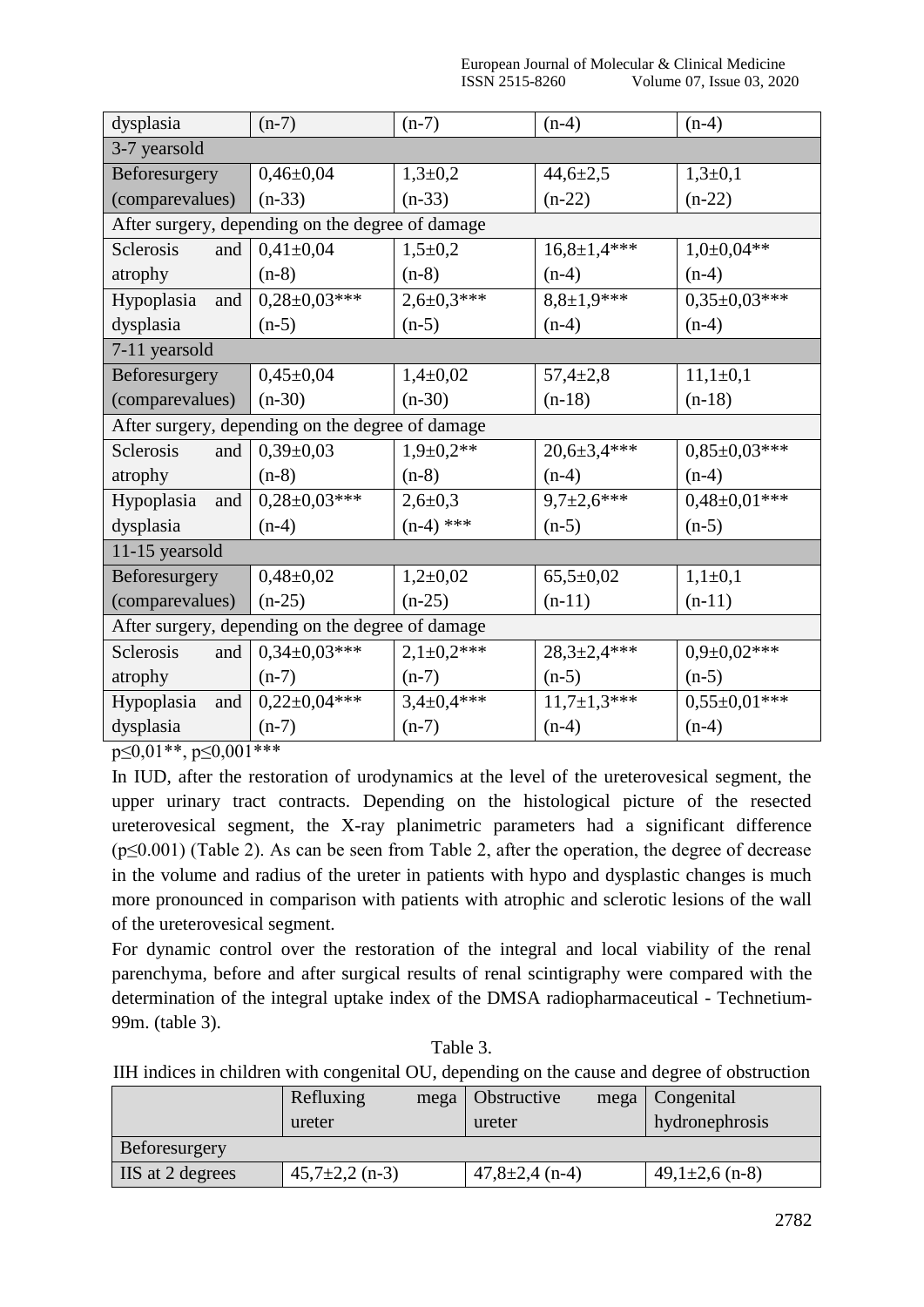| IIS at 3 degrees | $35,6\pm2,4$ (n-9)           | $37,4\pm3,6$ (n-3)   | $40,2{\pm}2,9(n-17)$ |
|------------------|------------------------------|----------------------|----------------------|
|                  |                              |                      |                      |
| After operation  |                              |                      |                      |
| IIS at 2 degrees | $47,2\pm1,7$ (n-3)           | $49,3 \pm 1,6$ (n-4) | $52,4\pm 1,3$ (n-8)  |
|                  |                              |                      |                      |
| IIS at 3 degrees | $38,2 \pm 1,4 \text{ (n-9)}$ | $40,4\pm2,8$ (n-3)   | $43,1 \pm 3,9(n-17)$ |
|                  |                              |                      |                      |

When analyzing the data of radiological studies of children with congenital obstructive uropathy, various variants of deviations were revealed. As can be seen from the table, the most profound lesion of the nephrons was observed in grade III obstruction of the upper urinary tract, regardless of the level and cause. After the operation, the dynamics of restoration of the functional volume of the kidney was not observed.

We compared the level of urinary TGF  $\beta$  and interleukin-10 values in children with congenital OU before and after surgical treatment, depending on the presence of nephrosclerosis (Table 4). The scatter of data on the level of the analyzed parameters depending on the cause of congenital OU was significant. So, in children with WMD without signs of nephrosclerosis before and after the operational data with standard values practically did not differ.

| Table 4.                                                         |  |  |  |  |
|------------------------------------------------------------------|--|--|--|--|
| Immunological parameters of urine in children with congenital OU |  |  |  |  |
| before and aftersurgery                                          |  |  |  |  |

|                        | IL-10 $(pg / ml)$ | IL-10 (pg $/$ ml) | $TGF-(pg / ml)$ | $TGF-(pg / ml)$ |
|------------------------|-------------------|-------------------|-----------------|-----------------|
|                        | before surgery    | after surgery     | before surgery  | after surgery   |
| <b>VH</b>              | $28,3 + 5,4$      | $20,6{\pm}5,3$    | $39,2 \pm 5,9$  | $33,2+3,4$      |
| withnephrosclerosis    |                   |                   |                 |                 |
| $(n-28)$               |                   |                   |                 |                 |
| <b>VH</b>              | $22,7+3,3$        | $12,3+3,8$        | $31,1 + 5,9$    | $15,8+2,9$      |
| withoutnephrosclerosis |                   | $\ast$            |                 | $\ast$          |
| $(n-22)$               |                   |                   |                 |                 |
| <b>WMD</b>             | $14,0+3,2$        | $11,2{\pm}2,8$    | $9,9+3,5$       | $7,8+2,3$       |
| withnephrosclerosis    |                   |                   |                 |                 |
| $(n-18)$               |                   |                   |                 |                 |
| <b>WMD</b>             | 8,21              | 8,21              | 1,16            | 1,16            |
| withoutnephrosclerosis |                   |                   |                 |                 |
| $(n-3)$                |                   |                   |                 |                 |
| <b>RMU</b>             | $33,4+4,5$        | $31,2+3,6$        | $36,6 \pm 4,5$  | $32,9+3,7$      |
| withnephrosclerosis    |                   |                   |                 |                 |
| $(n-29)$               |                   |                   |                 |                 |
| <b>RMU</b>             | $28,9+3,3$        | $19,9{\pm}2,7$    | $30,1+3,5$      | $22,3+2,9$      |
| withoutnephrosclerosis |                   | $\ast$            |                 | $\ast$          |
| $(n-10)$               |                   |                   |                 |                 |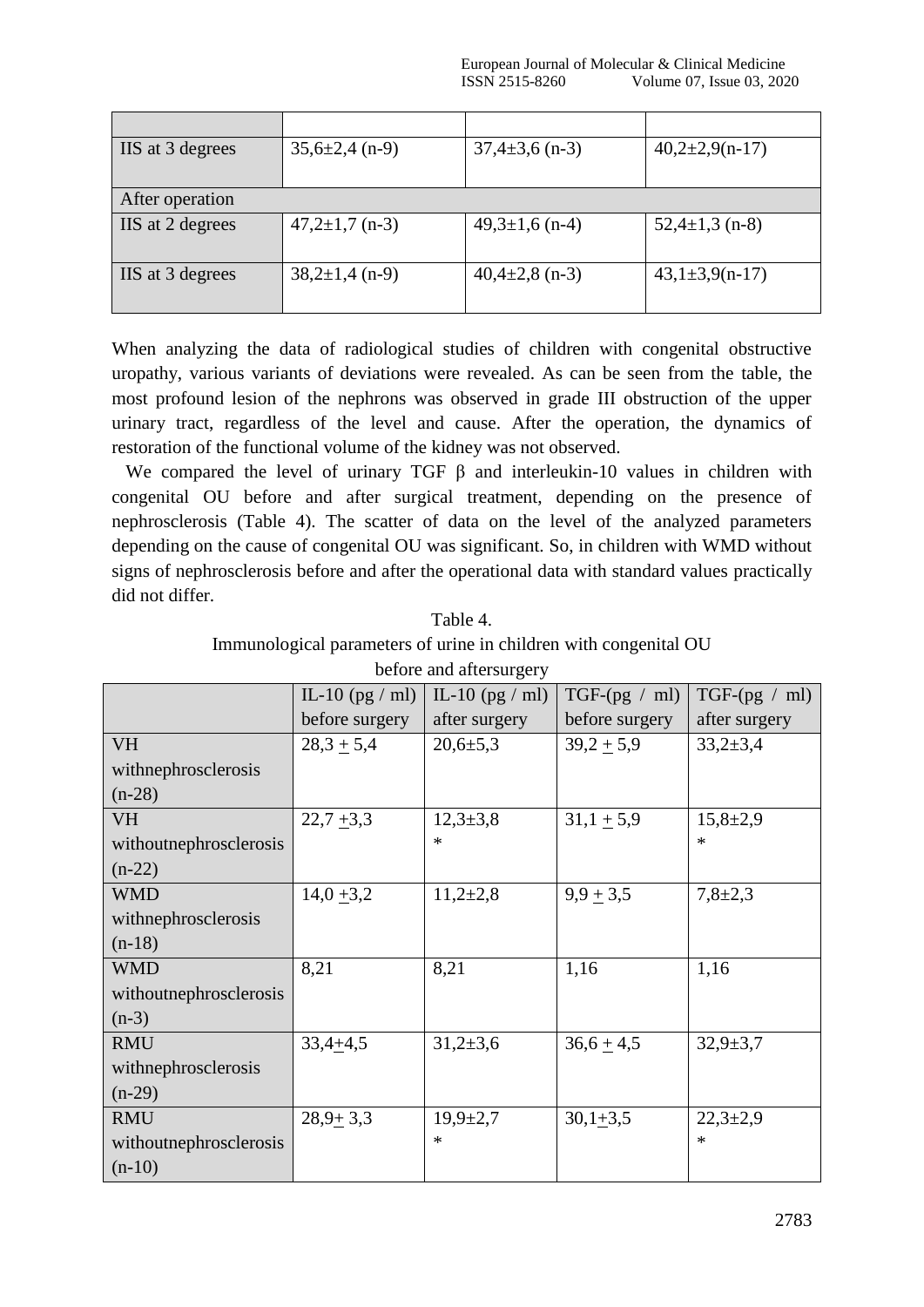#### $p \leq 0.05*$

In case of GV in children with signs of nephrosclerosis, the interleukin-10 and TGF-indices one year after surgery do not differ significantly compared to those before surgery. In patients without nephrosclerosis, interleukin - 10 values significantly decrease and approach the normative data ( $p \le 0.05$ ). The TGF-values also decrease significantly, but remain significantly higher than the normative indicators.

In RMU, attention is drawn to the high levels of TGF-- and interleukin - 10 both before and after the operation. After surgical correction, only interleukin-10 values significantly decrease in children with RMU without nephrosclerosis ( $p \le 0.05$ ), but remain much higher than the normative data.

## **5. DISCUSSION.**

Reconstructive plastic surgery for congenital obstructive uropathies in children helps to restore urodynamics, reduce hydronephrotic transformation, grow and develop renal parenchyma from the affected side.

Comparison of the results of X-ray planimetric and Doppler studies with the data of histological examination proved: the less pronounced sclerosis, atrophy in the ureteral wall and dystrophy with focal necrosis of the renal parenchyma, the faster and better the recovery of urodynamics and function of the affected kidney in the postoperative period, due to normally formed nephrons.

The data of histological studies allow us to speak of the irreversibility of pathomorphological changes in the renal parenchyma, which arose as a result of a violation of the formation of a part of the nephrons in embryogenesis. When studying kidney biopsies in children with congenital obstructive uropathies, a dual effect of pathology was noted - interference with nephrogenesis and irreversible tubulointerstitial damage. Therefore, during static nephroscintigraphy, the determination of the integral capture of the DMSA radiopharmaceutical - Technetium-99m in the volume of viable renal tissue in dynamics before and after the operation did not reveal significant differences.

Consequently, after the restoration of urodynamics, the growth and development of the renal parenchyma according to ultrasound and X-ray planimetry results from unaffected or secondarily altered areas of normally formed nephrons.

TGF-B, which promotes interstitial fibrosis and is responsible for renal disorders, was found in children with severe sclerotic renal changes in all studied variants of obstructive uropathies. The presence of congenital dysplastic and atrophic changes in the kidney activates the increased secretion of TGF-even after elimination of uro-obstruction.

Restoration of urodynamics and complex therapy in children with CH and WMD without nephrosclerosis made it possible to arrest the inflammatory process in the kidneys and the upper urinary tract. This fact is confirmed by a significant decrease in the anti-inflammatory cytokine interleukin 10 and the approach of its values to the normative data. In RMU, VH, and WMD against the background of sclerotic and atrophic changes in the renal parenchyma, a high level of IL-10 confirms the assumption of a constantly ongoing inflammatory process.